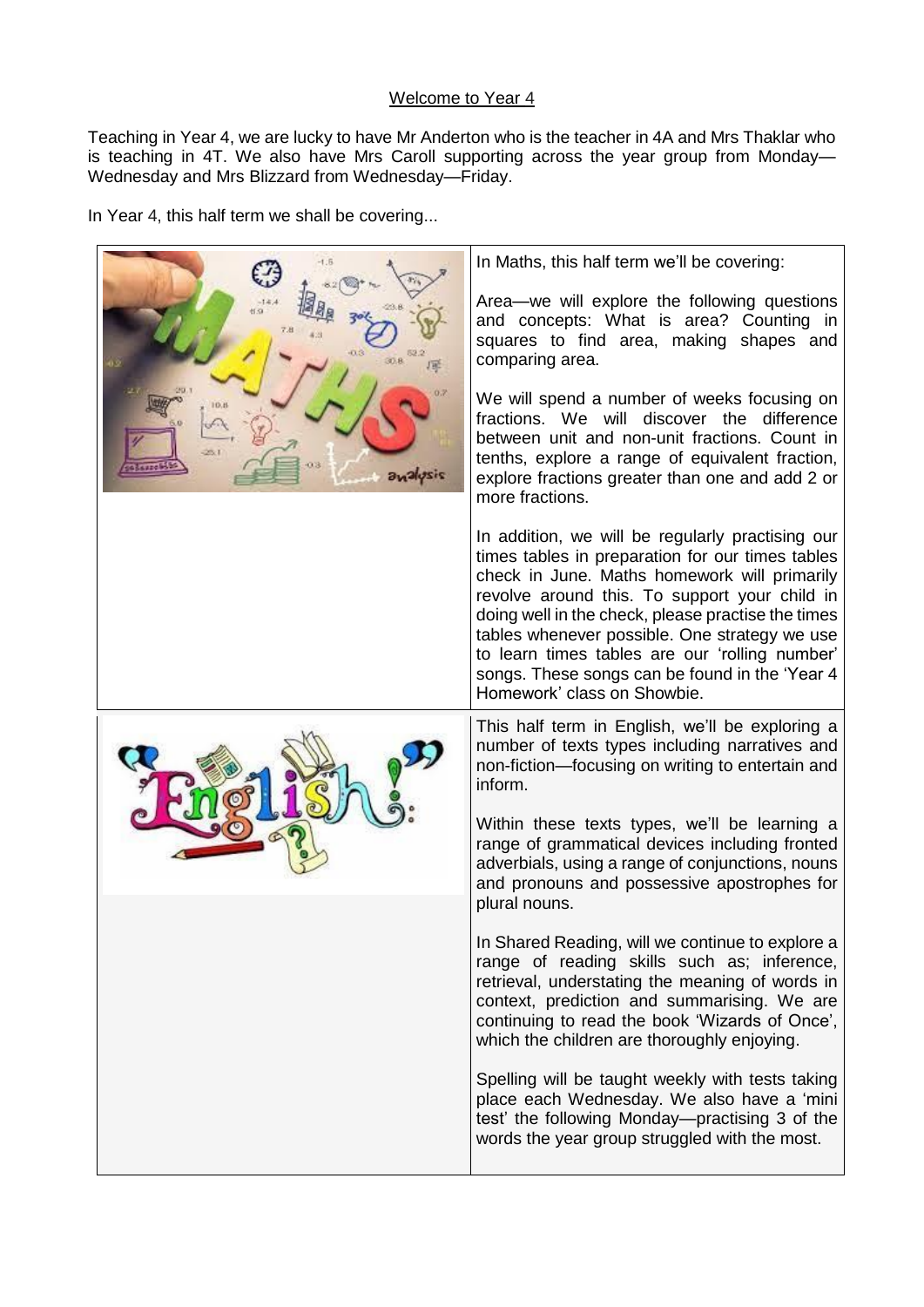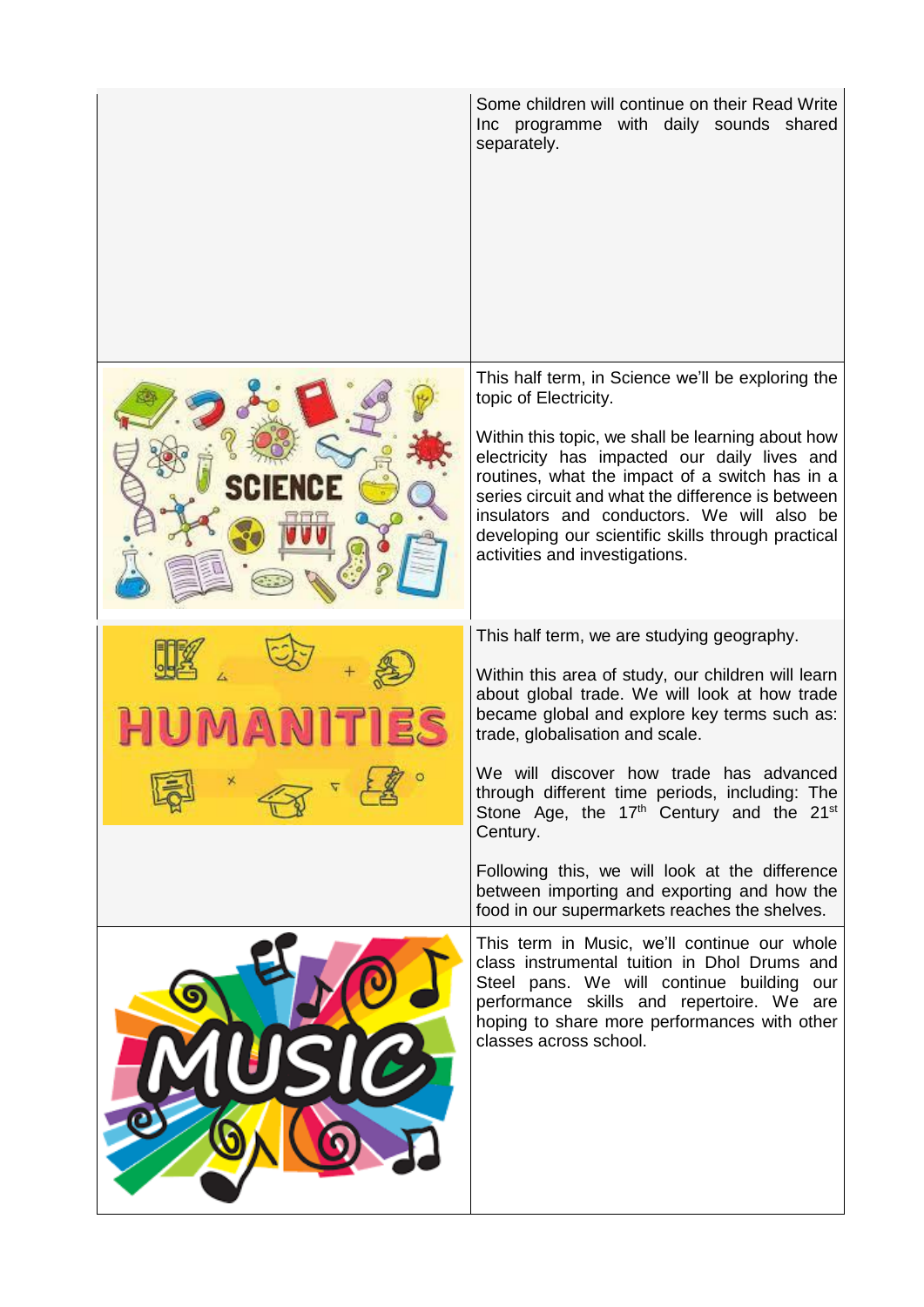|                               | Our art lessons this half term will be with our Art<br>specialist Mrs Shellam. The children will be<br>focussing on their drawing skills and show some<br>areas of light and shadow in their drawings. We<br>will also explore how we can layer colours and<br>materials to create different effects.                                                                          |
|-------------------------------|--------------------------------------------------------------------------------------------------------------------------------------------------------------------------------------------------------------------------------------------------------------------------------------------------------------------------------------------------------------------------------|
|                               | In French, we are continuing our theme of 'All<br>about me'. We have been looking at personality<br>descriptions and will now move on to describe<br>our clothes.<br>We will look at clothes we like wearing and will<br>discuss our school uniform.<br>We will also learn about colours and the new<br>grammatical rule of how in French, the colour<br>comes after the noun. |
| REISIOUS EDUCATION<br>参区交易综十英 | This term in RE, year 4 will explore the process<br>of gaining knowledge. We will use questions as<br>keys to acquire knowledge to express our<br>curiously about the world we live in and the<br>universe.                                                                                                                                                                    |
|                               | This term in PHSE, year 4 will explore the rights<br>of the children as outlined by the United Nation's<br>convention.<br>We will discuss and build our knowledge around<br>the responsibilities that comes with those rights<br>and how we can support others.                                                                                                                |